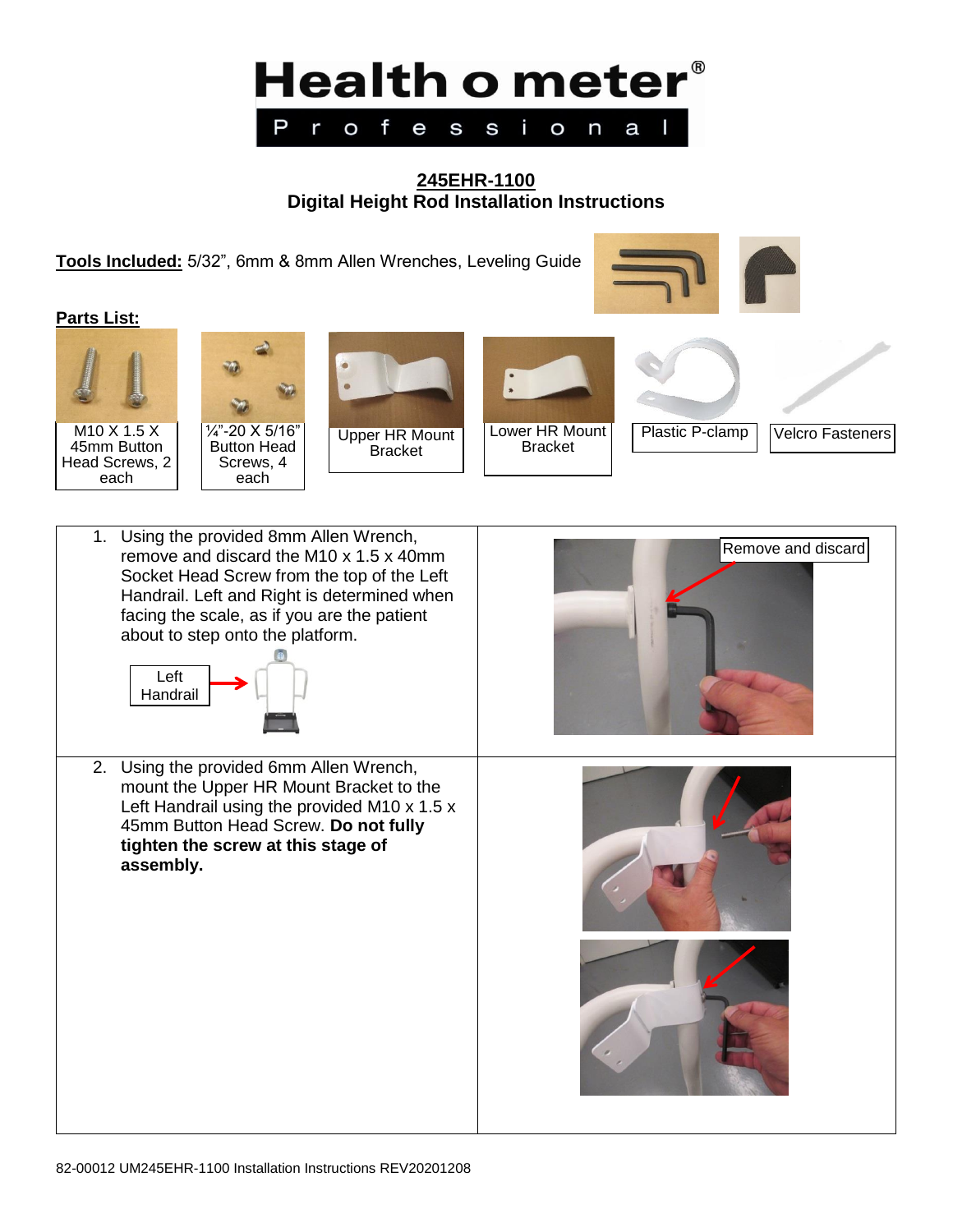| 3. Using the provided 8mm Allen Wrench,<br>remove and discard the M10 x 1.5 x 40mm<br>Socket Head Screw from the bottom of the<br>Left Handrail.                                                                                                                                                                                                                                                                                                                                                                                                                                                                                                              | Remove and discard |
|---------------------------------------------------------------------------------------------------------------------------------------------------------------------------------------------------------------------------------------------------------------------------------------------------------------------------------------------------------------------------------------------------------------------------------------------------------------------------------------------------------------------------------------------------------------------------------------------------------------------------------------------------------------|--------------------|
| 4. Using the provided 6mm Allen Wrench,<br>mount the Lower HR Mount Bracket to the<br>Left Handrail using the provided M10 x 1.5 x<br>45mm Button Head Screw. Do not fully<br>tighten the screw at this stage of<br>assembly.                                                                                                                                                                                                                                                                                                                                                                                                                                 |                    |
| 5. Position Height Rod in front of the Upper and<br>Lower HR Mount Brackets so that the 2 holes<br>in the Upper HR Mount Bracket are<br>positioned over the 2 threaded holes on the<br>back of the HR assembly. Thread 1 of the $\frac{1}{4}$ .<br>20 x 5/16" Button Head Screws into the<br>bottom threaded hole on the rear of the<br>Height Rod Assembly into the bottom hole.<br>Obtain the P clamp and position the height<br>rod cable between the clamp. Insert 1 of the<br>$\frac{1}{4}$ -20 x 5/16" Button Head Screws through<br>the hole then into the top hole in the height<br>rod as shown. Tighten top and bottom Screws<br>with 5/32" Wrench. | Q                  |
| 6. Position Height Rod in front of the Upper and<br>Lower HR Mount Brackets so that the 2 holes<br>in the Lower HR Mount Bracket are<br>positioned over the 2 threaded holes on the<br>back of the HR assembly. Thread 2 each $\frac{1}{4}$ "-<br>20 x 5/16" Button Head Screws into the<br>threaded holes on the rear of the Height Rod<br>Assembly. Tighten both Screws with 5/32"<br>Wrench.                                                                                                                                                                                                                                                               |                    |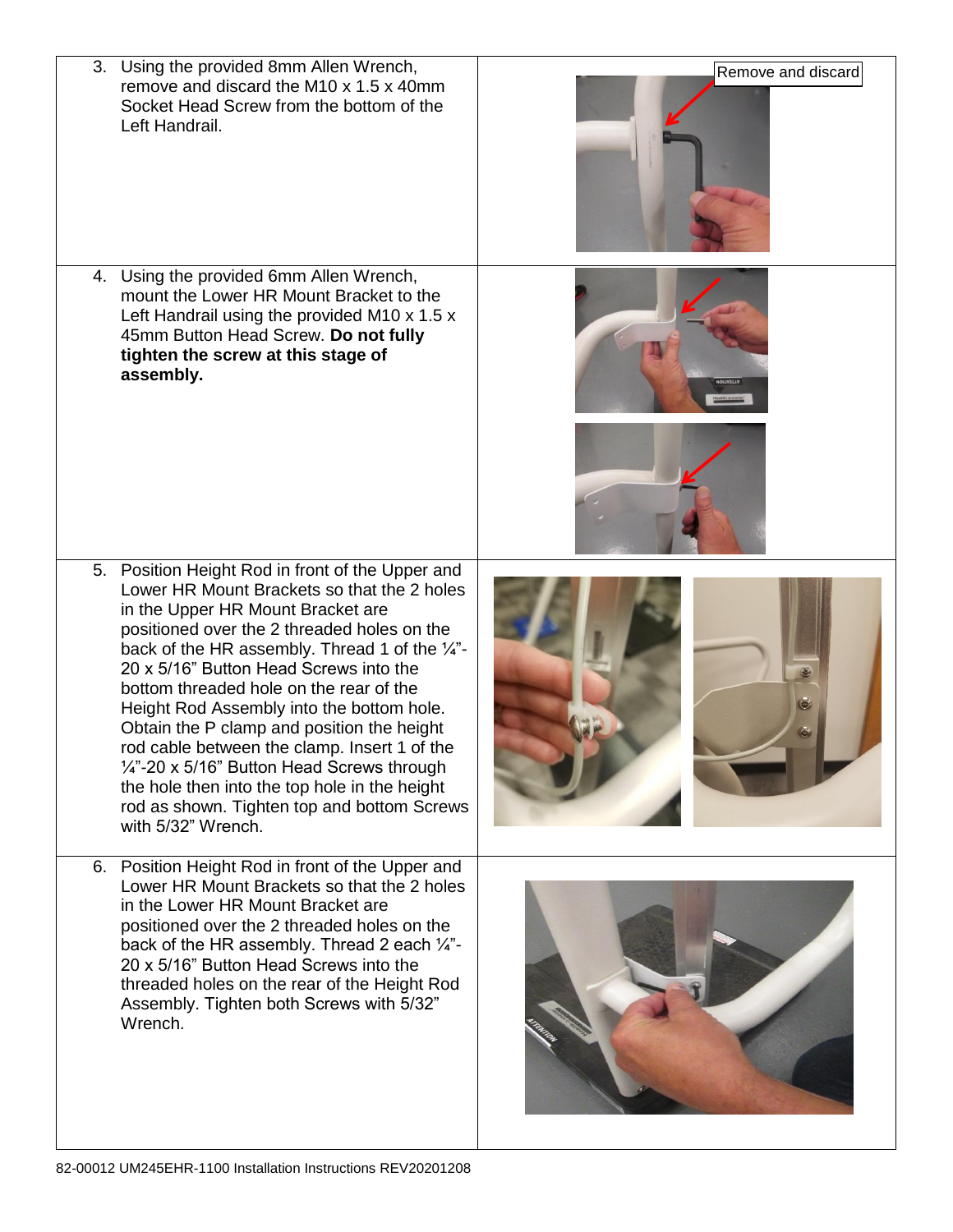| 7. To ensure height accuracy the height rod<br>must be level with the platform. Obtain the<br>included leveling guide* and slide onto the left<br>top portion of the platform. The black cap on<br>the bottom of the height rod should lie flush<br>on top of the guide. If adjustment is needed,<br>loosen the button head screws in the<br>mounting brackets and adjust until flush.<br>*leveling guide may be red or gray | Bottom of<br>height rod<br>Top left corner of<br>platform |
|------------------------------------------------------------------------------------------------------------------------------------------------------------------------------------------------------------------------------------------------------------------------------------------------------------------------------------------------------------------------------------------------------------------------------|-----------------------------------------------------------|
| 8. When mounting is flush, use the 8mm Allen<br>Wrench to fully tighten and secure the Upper<br>and Lower HR Mount Brackets by tightening<br>the M10 x 1.5 x 45mm Button Head Screws.                                                                                                                                                                                                                                        |                                                           |
| 9. Secure the height rod cable to the handlebars<br>using the included Velcro fasteners as shown.                                                                                                                                                                                                                                                                                                                            |                                                           |
| 10. Secure the height rod cable and load cell<br>cable into the display head bracket cover as<br>shown. Plug the cable from the height rod into<br>Port 2. Assembly is complete. If experiencing<br>connection issues, contact<br>Health o meter <sup>®</sup> Professional Scales<br>Technical Support at 1-800-638-3722                                                                                                     |                                                           |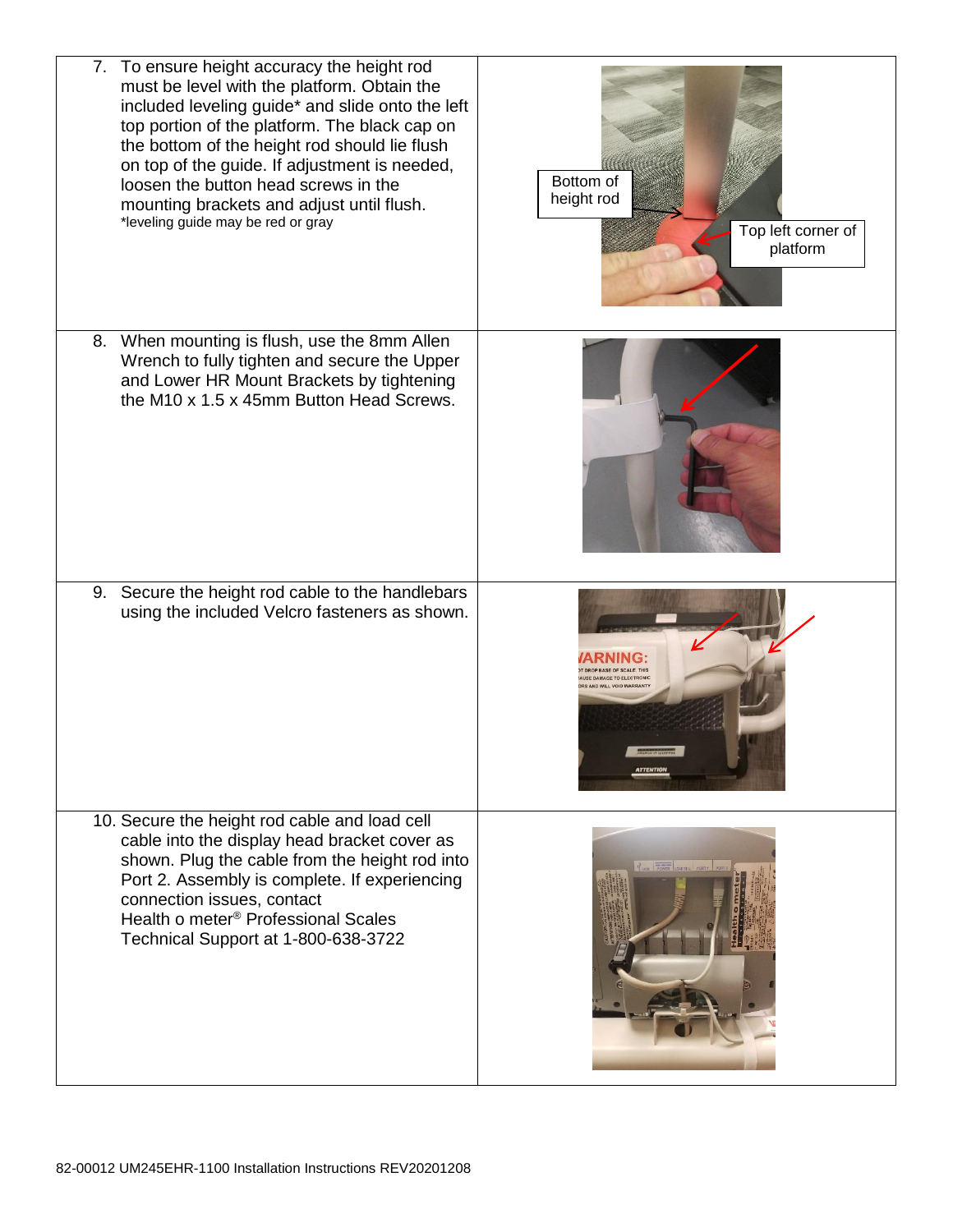## **Digital Height Measurement**

*Note: The measuring range for digital height data is 3 ft 11.2 in – 6 ft 7.5 in / 120 cm – 202 cm. The digital height rod is compatible with Health o meter® Professional Scale models with the letter "E" or "U" in the serial number and firmware versions 02.08.00 or higher. If experiencing connection issues, contact Technical Support at 1-800-638-3722.*

- 1. Make sure there is nothing on the weighing platform and the display shows "0.0".
- 2. Ask the patient to step on the scale. The scale will begin to display the patient's weight and will lock on the patient's weight when completed. Depending on the movement of the patient on the scale, it may take several seconds for the scale to lock onto the weight.
- 3. After obtaining the patient's weight, and with the patient remaining on the scale, press | **BMI**
- 4. A. If the height rod is set at its home position the display will read 3 ft 11.2 inches (when weighing in pounds) or 120 cm (when weighing in kilograms). Move to step 5.

B. If the height rod is not set at its home position, the display will instruct the user to reset the height rod to its home position or prompt the user to press an arrow key to enter height manually. Push the height rod down to its home position. When at home position the display will read 3 ft 11.2 inches (when weighing in pounds) or 120 cm (when weighing in kilograms). Move to step 5. **Note:** Resetting the height rod to the home position is only needed once after a power up. There is no need to reset for each height measurement if the scale has remained on.

- 5. With the headpiece folded down, slide the headpiece up to the estimated height of the patient. Then raise the headpiece into its horizontal position. Ensure that the patient's posture is upright, and that the patient's head is straight and level. Slide the headpiece down until it rests on the patient's head. The display will read the patient's height.
- 6. Once the height is determined, press **Enter**
- 7. The display will show the patient's BMI.

The BMI summary screen will display for approximately 10 is pressed to return to normal weighing mode. After exiting from the BMI summary screen if the patient is still on the scale the screen will display the weight measurement again. seconds or until zero